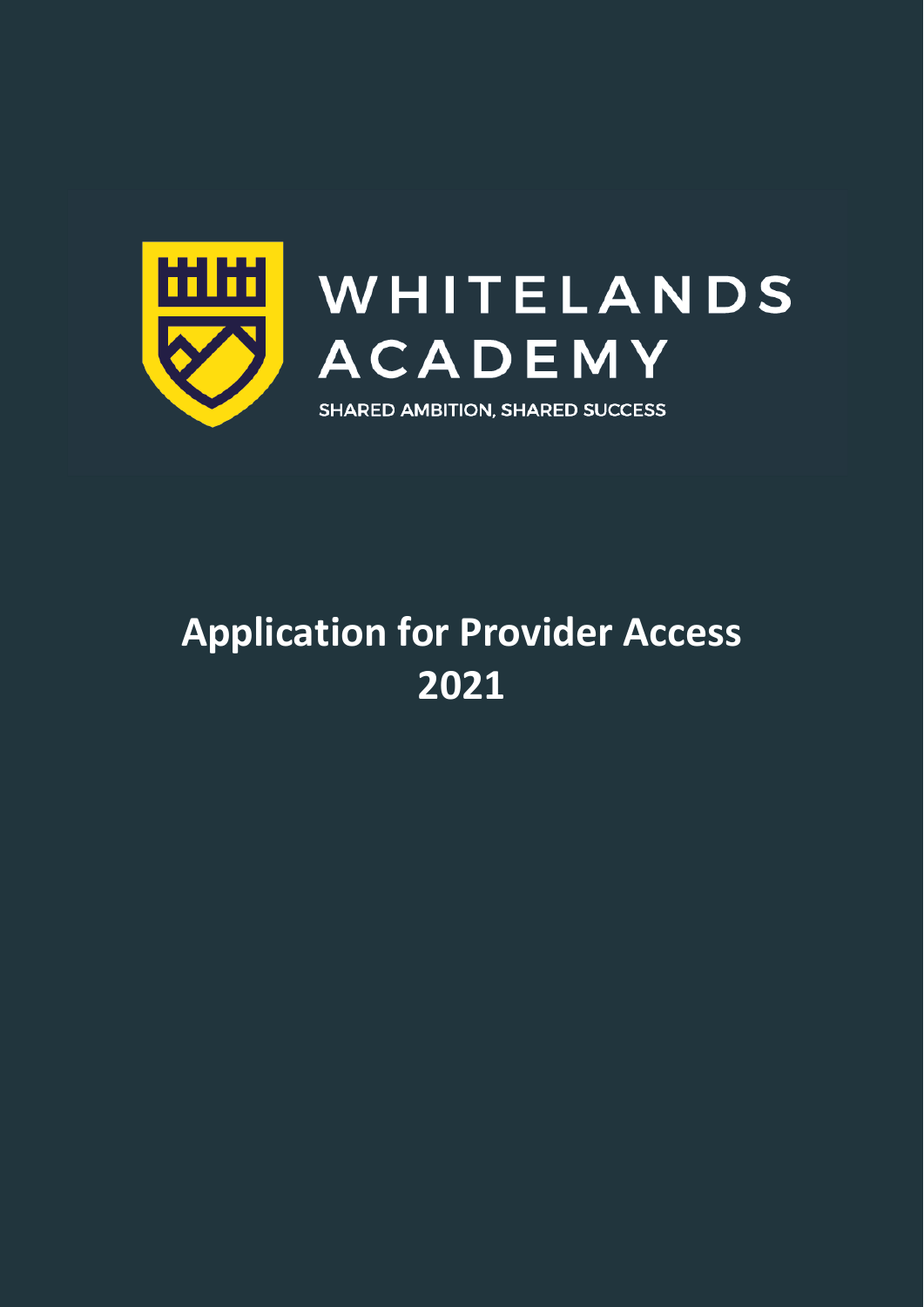# **Application for Provider Access**

#### **Introduction**

This document sets out the school's arrangements for managing the access of providers to pupils at the school for the purpose of giving them information about the provider's education or training offer. This complies with the school's legal obligations under Section 42B of the Education Act 1997.

#### **Pupil entitlement**

All pupils in years 7-13 are entitled:

• to find out about technical education qualifications and apprenticeships opportunities, as part of a careers programme which provides information on the full range of education and training options available at each transition point;

• to hear from a range of local providers about the opportunities they offer, including technical education and apprenticeships – through options events, assemblies and group discussions and taster events;

• to understand how to make applications for the full range of academic and technical courses.

# **Management of provider access requests**

# **Procedure**

A provider wishing to request access should contact Mr. Adrian Cush, Principal

Telephone: 01869 716996

Email: [acush@whitelandsacademy.org](mailto:acush@whitelandsacademy.org)

# **Opportunities for access**

The school offers a comprehensive Careers Education, Information, Advice and Guidance programme and an overview of this programme can be seen in the School's Careers Charter which can be seen on the school website.

Please speak to our Careers Advisor (Ceri Tranter [ctranter@whitelandsacademy.org\)](mailto:ctranter@whitelandsacademy.org) to identify the most suitable opportunity for you.

The school will make a suitable space available for discussions between the provider and students, as appropriate to the activity. The school will also make available ICT and other